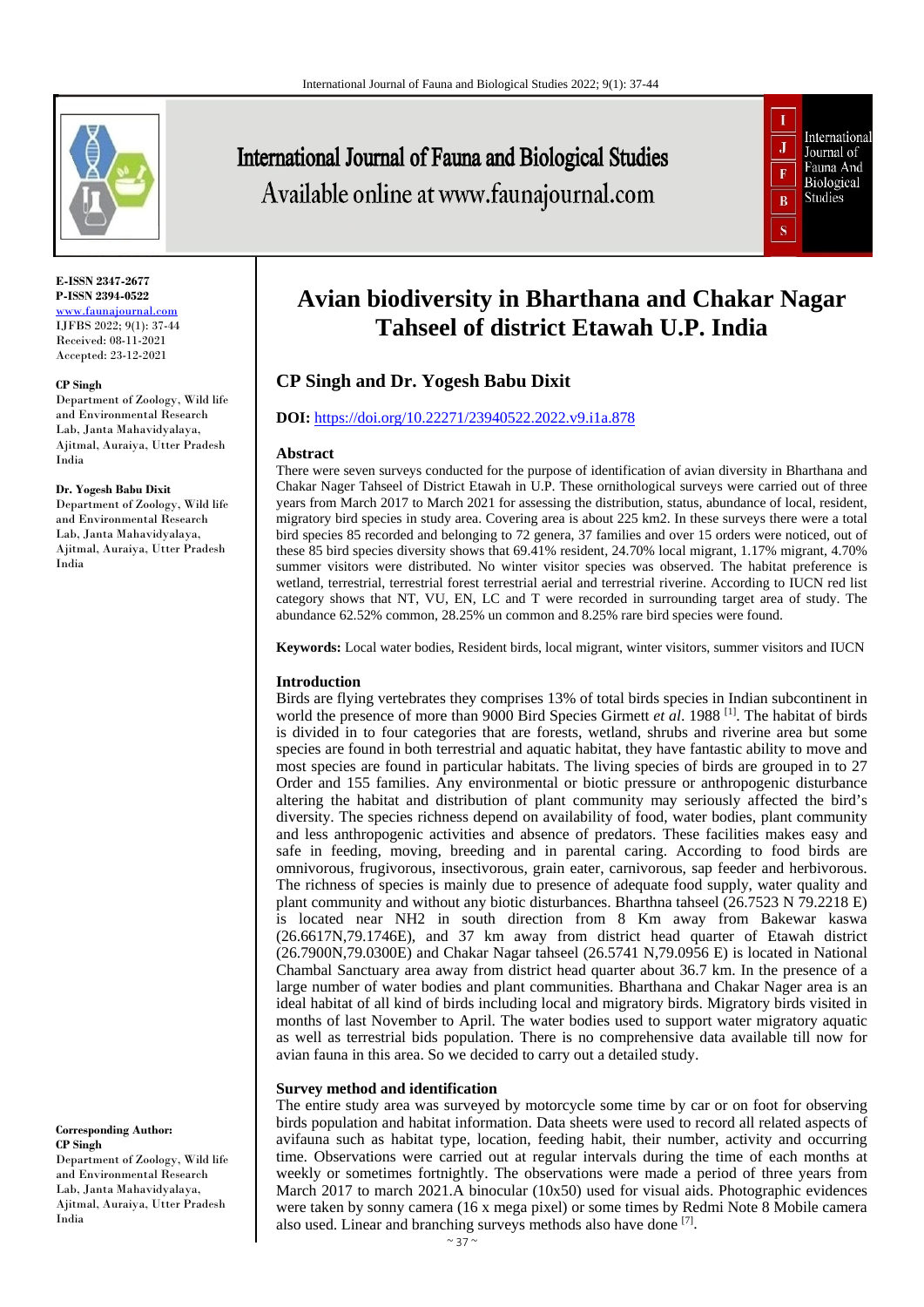Bird survey was conducted, when birds are most active during day from 07:00 to 11:00hrs and from 16:00 to 19:00 hrs. Field visits have been conducted weekly twice in the entire habitat. Identification manuals and field guides [8, 9, 17] were used during survey. A common, scientific name, Classification and Nomenclature of the birds following [10-13] was adopted. The birds were categorized as Resident (R) and Migratory (M); Aquatic (A) and Terrestrial  $(T)$  [11]. All the birds species recorded during the present study were tabulated giving their scientific name, family, IUCN status & W (P) A legal status. The following formula was used for calculating the percentage of familes orders and other aspects



Total no of different species



**Fig 1:** Map of Etawah

#### **Results and discussion**

Bharthana and Chakar nagar tahseel are located near north side of Chambal Sanctuary in District Etawah. The bird survey were conducted three consequent years from march 2017 to march 2021, a total 85 bird species belonging to 72 genera, 37 families and over 15 orders were recorded (Table - 1). The percentage composition of families and genus under different orders are shown in Table 3 and Fig 1. Among the 15 orders of birds recorded, order Passeriformes is dominant with 11 families contributing 29.72% of the total species and 14 genus contributing 19.44% followed by Charadriiformes with 05 families (13.51%), and 09 genus (12.5%), Cuculiformes with 03 families (8.10%) and 08 genus (11.11%), Collumbiformes, CoraciIformes Falconiformes Suliformes Bucerotiformes Pelecaniformes 02 families each

 $\sim$  38  $\sim$ 

(5.40%) and lowest families Galliformes, Gruiformes, Ciconiiformes, Apodiformes, Strigiformes, Psittaciformes each with 01 family (2.70%) percentage of genus of CoraciIformes and Cuculiformes 08 (11.11%),07 (9.72%) Falconiformes, 04 (5.55%) Galliformes, Gruiformes Suliformes.03 (4.16%) Ciconiiformes, Pelecaniformes, 02 (2.77%) Collumbiformes Strigiformes, Bucerotiformes, lowest genus 01 (1.38%) Psittaciformes Apodiformes, of the total 37 recorded families the percentage of the species are Ardeidae and Accipitridae contributed highest with 08(9.41%) followed by Phasianidae and Clummbidae 05 (5.88%), Cuculidae, Scolopacidae, Sturnidae, Ciconiidae 04 (4.70%), 03(3.52%), Alcedinidae, charadriidae, 02(2.35%) Threskiornithidae Meropidae, Phalacrocoracidae corvidae Dicruridae, Strigidae, Leiothrichidae, Laridae, Ralidae,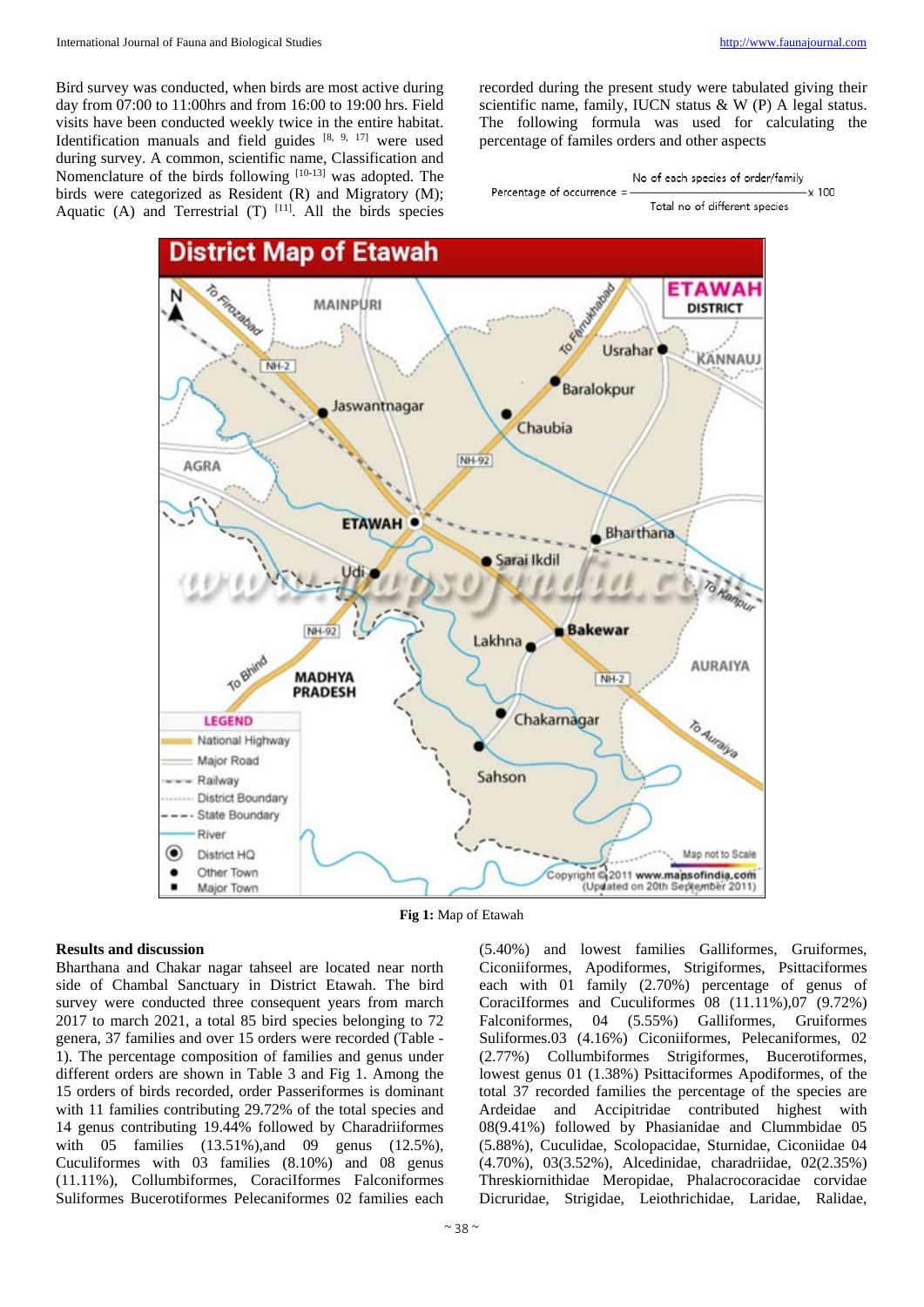Gruidae, Coracidae, Pandionidae, Pelecanidae, Anhingidae, Burhinidae, Apodidae, Cisticolidae, Ploceidae, zosteropidae, Muscicapidae, Pycnonotidae, Motacillidae, Passeridae, Upupidae, Bucerotidae, Psittaculidae each with 01 (1.17%). The habitat preference is 38.82% wet land, 30.58% terrestrial, 21.17% terrestrial forest.4.70% terrestrial riverine and terrestrial aerial and 69.41% resident,24.70% local migrant, 4.70% summer visitor, 1.17% migrant species were recorded.

The IUCN red list 2021 shows 77.64% least concern, 8.23% threatened, 5.88% vulnerable and near threatened and 2.43% endangered. The abundance is 62.52% common, 28.25% un common and 8.25% rare species were observed. Main threats in the habitation are deforestation, use of chemical fertilizers pesticides insecticides and herbicides in agricultural fields, water lifting from water bodies poaching fishing were also noticed and polythene and sewage shown in table: 5.



**Fig 1, 2:** Bird flock feeding in water body of Gadauna Phoolpur canal Bridge Auraiya



**Fig 3:** Dr Y. B, Dixit bird watching water body of Ajitmal Near J. M. V. Auraiya



**Fig 4:** Chambal survey for Bird Exploration by C P Singh with collaboration of Etawah UPFD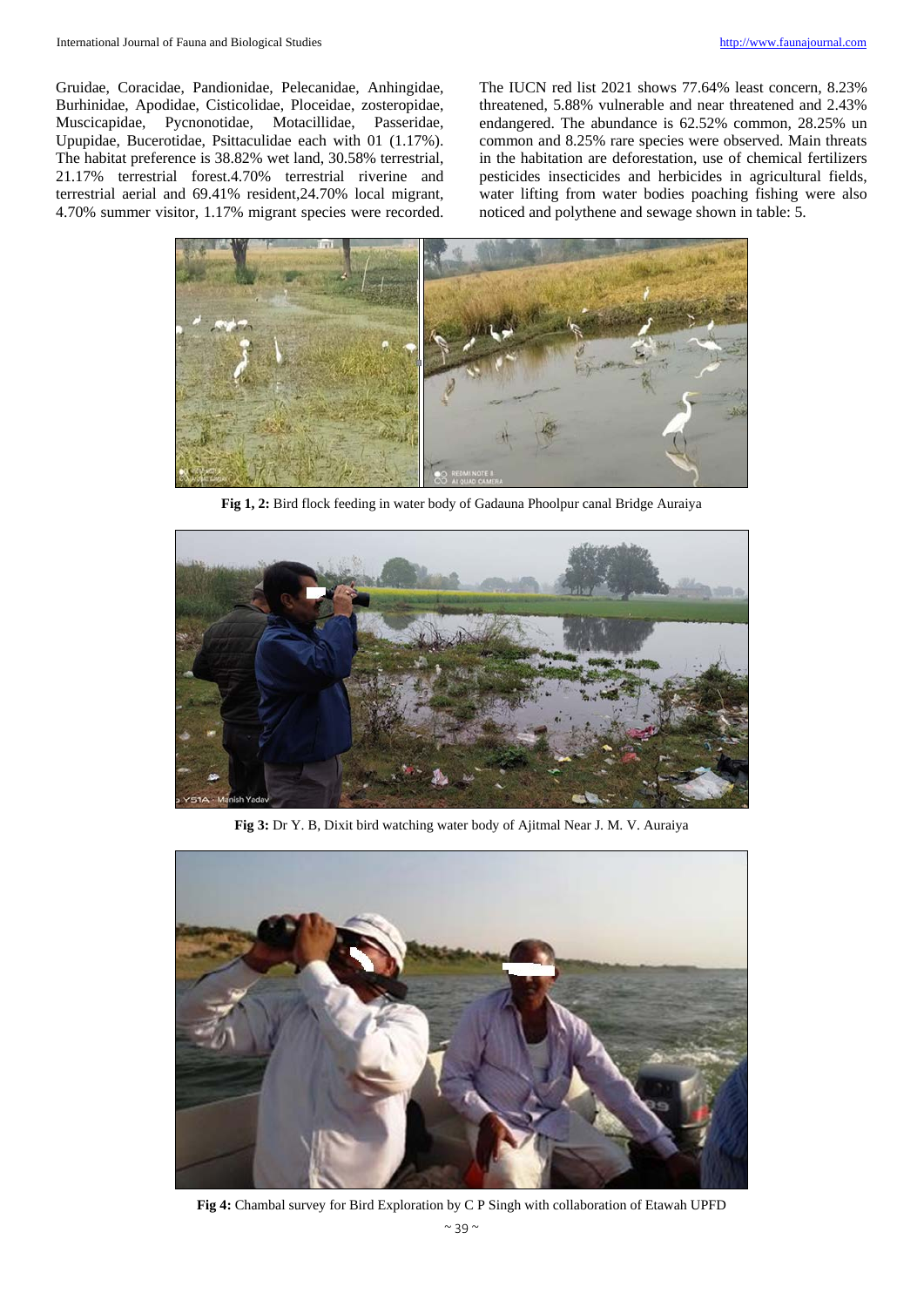| Table 1: List of Avian fauna their abundance, Categories habitat and Distribution |  |
|-----------------------------------------------------------------------------------|--|
|-----------------------------------------------------------------------------------|--|

| S.No             | Local name                      | Zoological name                | Order           | Family                         |                          | <b>Habitat</b> Category           | <b>Observed</b><br>$\mathbf{n}\mathbf{o}$ | <b>IUCN Red</b><br>list category | <b>Abundance</b>     |
|------------------|---------------------------------|--------------------------------|-----------------|--------------------------------|--------------------------|-----------------------------------|-------------------------------------------|----------------------------------|----------------------|
| $\mathbf{1}$     | Indian peafowl                  | Pavo cristatus                 |                 |                                | $\mathbf T$              | $\mathbb{R}$                      | 200                                       | LC                               | Com                  |
| $\overline{c}$   | Jungle Bush Quail               | Perdicula asiatica             |                 |                                | T                        | $\mathbb{R}$                      | 300                                       | LC                               | com                  |
| 3                | Grey francolin                  | Francolinus<br>pondicerianus   | Galliformes     | Phasianidae                    | T/F                      | $\mathbb{R}$                      | 10000                                     | LC                               |                      |
| 4                | Common quail                    | Coturnix coturnix              |                 |                                | T/F                      | ${\bf R}$                         | 15000                                     | LC                               | Com                  |
| 5                | Rock bush quail                 | Perdicula argoondah            |                 |                                | T/F                      | R                                 | 300                                       | LC                               | Com                  |
| 6                | Rock pigeon                     | Columba livia                  |                 |                                | T/F                      | ${\bf R}$                         | 550                                       | LC                               | Un com               |
| $\boldsymbol{7}$ | Spotted dove                    | Spilopelia chinensis           |                 |                                | T                        | $\mathbb{R}$                      | 200                                       | LC                               | Un com               |
| 8                | Laughing dove                   | Spilopelia senegalensis        |                 |                                | $\rm T$                  | $\overline{R}$                    | 450                                       | $\overline{LC}$                  | Com                  |
| 9                | Eurasian collared<br>dove       | Streptopelia decaocto          | Collumbiforms   | Columbidae                     | T                        | $\mathbb{R}$                      | 300                                       | LC                               | Com                  |
| 10               | Yellow footed green<br>pigeon   | Treron phoenicopterus          |                 |                                | T/AE                     | R                                 | 100                                       | LC                               | Un com               |
| 11               | Green bee eater                 | Merops orientalis              | Coraciiformes   | Meropidae                      | T/F                      | $\mathbb{R}$                      | 600                                       | LC                               | Com                  |
| 12               | Blue tailed bee eater           | Merops philippinus             |                 |                                | T/F                      | $\overline{R}$                    | 500                                       | LC                               | Com                  |
| $\overline{13}$  | Indian roller                   | Coracias benghalensis          |                 | $\overline{\text{C}}$ oracidae | T                        | $\mathbb{R}$                      | 40                                        | LC                               | Un com               |
| 14               | Indian cuckoo                   | Eudynamy scolopaceus           |                 |                                | T/AE                     | $\overline{SV}$                   | 300                                       | $_{\rm LC}$                      | Com                  |
| 15               | Drongo cuckoo                   | Surniculus lugubris            | Cuculiformes    | Cuculidae                      | T/AE                     | SV                                | $20\,$                                    | ${\rm LC}$                       | Un com               |
| 16               | Greater coucal                  | Centropus sinensis             |                 |                                | T/F                      | $\mathbb{R}$                      | 150                                       | LC                               | Com                  |
| $\overline{17}$  | Lesser coucal                   | Centropus bengalensis          |                 |                                | T/F                      | $\overline{R}$                    | $\overline{203}$                          | LC                               | Com                  |
| $\overline{18}$  | Osprey                          | Pandion haliaetus              |                 | Pandionidae                    | T/RI                     | $\mathbb{R}$                      | 10                                        | LC                               | Un com               |
| 19               | <b>Black shouldered</b><br>kite | Elanus axillaris               |                 |                                | T                        | $\mathbf R$                       | 23                                        | LC                               | Un com               |
| 20               | <b>Black kite</b>               | Milvus migrans                 |                 |                                | T                        | $\mathbf R$                       | 40                                        | LC                               | Un com               |
| 21               | Grey headed fish<br>eagle       | Ichthyophaga<br>ichthyaetus    |                 | Accipitridae                   | T/RI                     | R                                 | 15                                        | NT                               | Un com               |
| 22               | Egyptian vulture                | Neophron percnopterus          | Falconiformes   |                                | $\mathrm{T}/\mathrm{RI}$ | R                                 | 400                                       | EN                               | Com                  |
| 23               | Black eagle                     | Ictinaetus malaiensis          |                 |                                | T/RI                     | $\mathbb{R}$                      | 63                                        | VU                               | Un com               |
| 24               | Shikra                          | Accipiter badius               |                 |                                | T                        |                                   | 201                                       | $\overline{LC}$                  | com                  |
| 25               | Besra                           | A.virgatus                     |                 |                                | $\rm T$                  | $\overline{\mathbf{R}}$           | $\overline{32}$                           | $\overline{LC}$                  | $\overline{U}$ n com |
| $26\,$           | Long legged<br>buzzared         | Buteo rufinus                  |                 |                                | $\mathbf T$              | R/LM                              | 23                                        | $\mathbf T$                      | Un com               |
| 27               | Little egret                    | Egretta garzetta               |                 |                                | <b>WL</b>                | R/LM                              | 2000                                      | LC                               | Com                  |
| $\overline{28}$  | Median egret                    | Ardea intermedia               |                 |                                | WL                       | R/LM                              | $\overline{300}$                          | LC                               | Com                  |
| $\overline{29}$  | Large egret                     | Ardea alba                     |                 |                                | WL                       | R/LM                              | 1500                                      | $_{\rm LC}$                      | Com                  |
| 30               | Cattle egret                    | <b>Bubulcus</b> ibis           |                 |                                | <b>WL</b>                | R/LM                              | 2500                                      | $_{\rm LC}$                      | Com                  |
| 31               | Indian pond heron               | Ardeola grayii                 |                 | Ardeidae                       | WL                       | R/LM                              | 700                                       | LC                               | Com                  |
| 32               | Night heron                     | Nycticorax nycticorax          | Pelecaniformes  |                                | WL                       | R/LM                              | 35                                        | LC                               | Un com               |
| 33               | Grey heron                      | Ardea cinerea                  |                 |                                | WL                       | R/LM                              | 300                                       | LC                               | Com                  |
| $\overline{34}$  | Purple heron                    | Ardea pupurea                  |                 |                                | WL                       | $\mathbb{R}/\mathbb{L}\mathbb{M}$ | $45\,$                                    | $\overline{LC}$                  | Un com               |
| 35               | Great white pelican             | Pelecanus onocrotalus          |                 | Pelecanidae                    | WL                       | M                                 | 10                                        | LC                               | R                    |
| 36               | <b>Black</b> ibis               | Pseudibis papillosa            |                 |                                | WL                       | R/LM                              | 800                                       | NT                               | Com                  |
| 37               | Black headed ibis               | Threskiornis<br>melanocephalus |                 | Threskionithidae               | WL                       | R/LM                              | 650                                       | NT                               | Com                  |
| 38               | White necked stork              | Ciconia episcopus              |                 |                                | <b>WL</b>                | R/LM                              | 1600                                      | <b>VU</b>                        | Com                  |
| 39               | Black necked stork              | Ephippoiorhynchus<br>asiaticus |                 | Ciconiidae                     | WL                       | $R/LM$                            | 8                                         | T                                | $\mathbb{R}$         |
| 40               | Painted stork                   | Mycteria leucocephala          |                 |                                | WL                       | R/LM                              | 1900                                      | $\mathbf T$                      | $\overline{Com}$     |
| 41               | Asian Open bill stork           | Anastomus oscitans             | Ciconiiformes   |                                | WL                       | R/LM                              | 200                                       | $_{\rm LC}$                      | Com                  |
| 42               | Common king fisher              | Alcedo atthis                  |                 |                                | WL                       | R                                 | 230                                       | LC                               | Com                  |
| 43               | White throated king<br>fisher   | Halcyon smyrnensis             |                 | Alcedinidae                    | WL                       | R/LM                              | 400                                       | NT                               | Com                  |
| 44               | Pied kingfisher                 | Ceryie rudis                   |                 |                                | WL                       | R/LM                              | 50                                        | LC                               | Un com               |
| 45               | Little cormorant                | Microcarbo niger               | Suliformes      |                                | <b>WL</b>                | R/LM                              | 2400                                      | LC                               | Com                  |
| 46               | Great cormorant                 | Phlacrocorax carbo             |                 | Phalacrocorcidae               | WL                       | R/LM                              | 300                                       | LC                               | Un com               |
| 47               | Darter                          | Anhinga anhinga                |                 | Anhingidae                     | <b>WL</b>                | R/LM                              | 145                                       | NT                               | Com                  |
| 48               | Sarus crane                     | Grus antigone                  |                 |                                | <b>WL</b>                | R/LM                              | 400                                       | VU                               | Com                  |
| 49               | Domicile crane                  | Grus virgo                     |                 | Gruidae                        | WL                       | R/LM                              | 1                                         | LC                               | $\mathbb{R}$         |
| 50               | White breasted water<br>hen     | Amaurornis<br>phoenicurus      | Gruiformes      | Ralide                         | WL                       | R                                 | 200                                       | LC                               | Com                  |
| 51               | Purple Moorhen                  | Porphyrio porphyrio            |                 |                                | WL                       | R                                 | 170                                       | LC                               | Com                  |
| 52               | Black winged stilt              | Himantopus himantopus          |                 | Recurvirostridae               | <b>WL</b>                | R                                 | 375                                       | LC                               | Com                  |
| 53               | Eurasian thick knee             | Burhinus oedicnemus            |                 | Burhinidae                     | $\mathbf T$              | ${\mathbb R}$                     | 35                                        | LC                               | Un com               |
| 54               | River lapwing                   | Venellus duvaucelii            | Charadriiformes |                                | WL                       | ${\mathbb R}$                     | 200                                       | T                                | Com                  |
| 55               | Red wetted lapwing              | Vanellus indicus               |                 | Charadriidae                   | T                        | R                                 | 245                                       | $_{\rm LC}$                      | Com                  |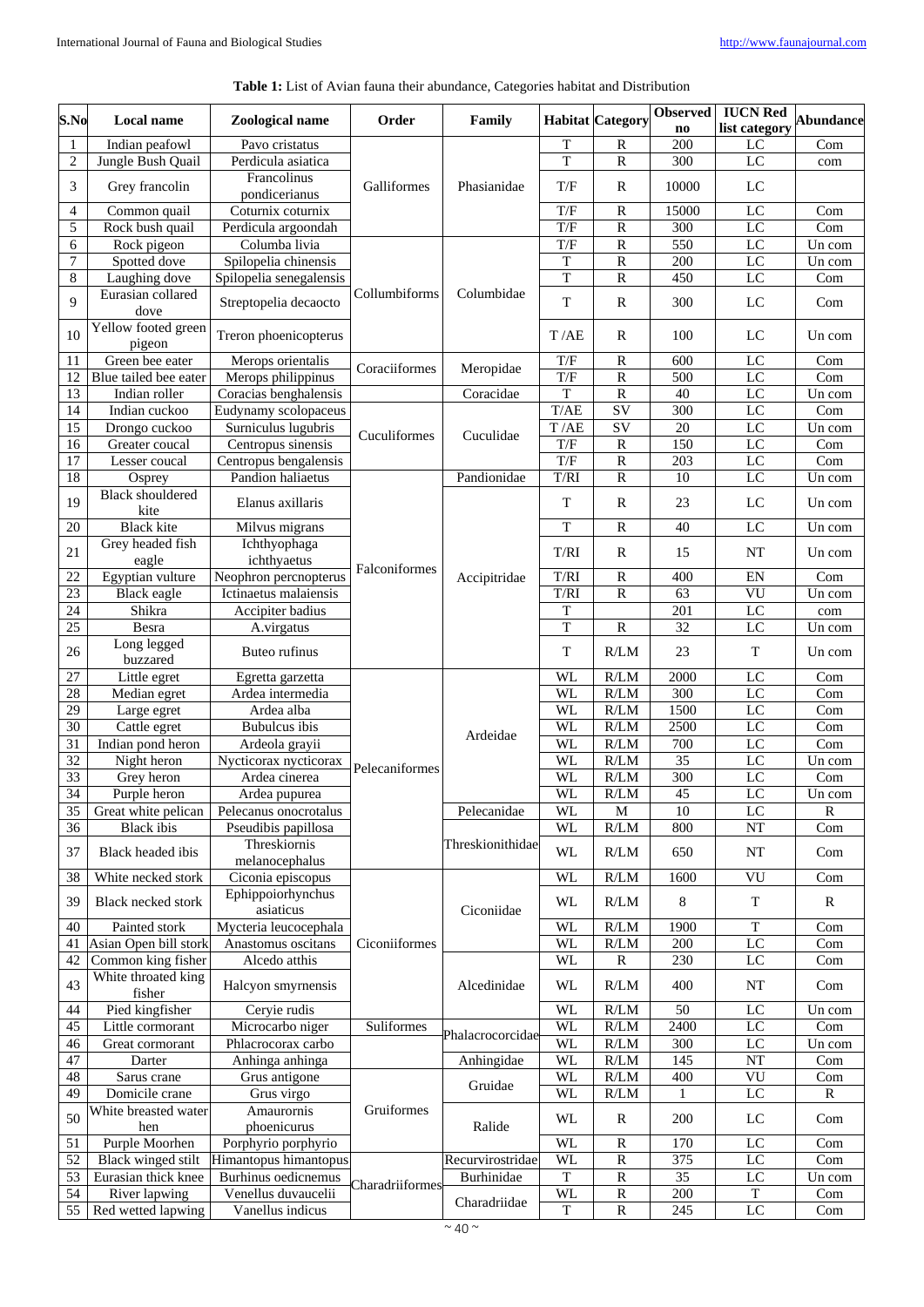| 56 | Yellow wetted<br>lapwing        | Vanellus malabaricus           |                       |                | T                | $\mathbb{R}$   | 30   | LC              | Un com       |
|----|---------------------------------|--------------------------------|-----------------------|----------------|------------------|----------------|------|-----------------|--------------|
| 57 | Common sand piper               | Actitus hypoleucos             |                       |                | WL               | R/LM           | 211  | LC              | Com          |
| 58 | Common snipe                    | Gallinago gallinago            |                       | Scolopacidae   | <b>WL</b>        | R/LM           | 303  | $\mathbf T$     | Com          |
| 59 | Grey plover                     | Pluvialis squatarola           |                       |                | WL               | R/LM           | 186  | LC              | Com          |
| 60 | Yellow legged gull              | Larus mechahellis              |                       |                | WL               | R/LM           |      | T               | Un com       |
| 61 | River turn                      | Sterna aurantia                |                       | Laridae        | WL               | $\mathbb{R}$   | 54   | VU              | Un com       |
| 62 | Indian skeemer                  | Rynchops albicollis            |                       |                | <b>WL</b>        | $\mathbf R$    | 5    | VU              | $\mathbb{R}$ |
| 63 | House swift                     | Apus nipalensis                | Apodiformes           | Apodidae       | AE               | $\mathbb{R}$   | 255  | LC              | Com          |
| 64 | Jungle babbler                  | Turdoides striata              |                       | Leiothrichidae | T/F              | $\mathbb{R}$   | 400  | LC              | Com          |
| 65 | Large grey babbler              | T.malcolmi                     |                       |                | T/F              | $\mathbf R$    | 200  | LC              | Com          |
| 66 | Tailor bird                     | Orthotomus sutorius            |                       | Cisticolidae   | $T/\overline{F}$ | S <sub>V</sub> | 2    | LC              | $\mathbb{R}$ |
| 67 | Weaver bird                     | Ploceus phillippinus           |                       | Ploceidae      | T/F              | SV             |      | LC              |              |
| 68 | House crow                      | Corvus splendens               |                       | Corvidae       | T                | $\mathbb{R}$   | 2300 | LC              | Com          |
| 69 | Rufous treepie                  | Dendrocitta vagabunda          |                       |                | $\overline{T}$   | R/LM           | 39   | LC              | Un com       |
| 70 | Jungle crow                     | Corvus macrorhynchos           |                       |                | T                | $\mathbb{R}$   | 57   | LC              | Un com       |
| 71 | Pied myna                       | Gracupica contra               |                       | Sturnidae      | $\mathbf T$      | $\mathbb{R}$   | 200  | LC              | Com          |
| 72 | Jungle myna                     | Acridotheres fuscus            |                       |                | $\overline{T}$   | $\overline{R}$ | 234  | LC              | Com          |
| 73 | Common myna                     | A.tristis                      | Passeriformes         |                | $\mathbf T$      | $\mathbb{R}$   | 567  | LC              | Com          |
| 74 | Oriental white eye              | Zosterosps palpebrosus         |                       | Zosteropidae   | $\overline{T}$   | $\mathbb{R}$   | 50   | Lc              | Com          |
| 75 | <b>Black Drongo</b>             | Dicrurus macrocercus           |                       | Dicruridae     | T                | $\mathbb{R}$   | 333  | $\overline{LC}$ | Com          |
| 76 | Greater Racket tailed<br>Drongo | D.paradiseus                   |                       |                | T                | M              | 3    | LC              | $\mathbb{R}$ |
| 77 | Oriental Magpie<br>Robin        | Copsychus saularis             |                       | Muscicapidae   | T/F              | $\mathbb{R}$   | 322  | LC              | Com          |
| 78 | Red vented Bulbul               | Pycnonotus cafer               |                       | Pycnonotidae   | T/F              | $\mathbb{R}$   | 167  | LC              | Com          |
| 79 | Forest wagtail                  | Dandronanthus indicus          |                       | Motacillidae   | T/F              | $\mathbf R$    | 344  | LC              | Com          |
| 80 | House sparrow                   | Passer domesticus              |                       | Passeridae     | $\mathbf T$      | $\mathbb{R}$   | 432  | E               | Com          |
| 81 | Eurasian Eagle owl              | Bubo bubo                      |                       |                | $\mathbf T$      | R/LM           | 43   | LC              | Un com       |
| 82 | Motteled Wood Owl               | Strigiformes<br>Strix ocellata |                       | Strigidae      | T/F              | $\mathbf R$    | 34   | $\mathbf T$     | Un com       |
| 83 | Common Hoopoe                   | Upupa epops                    | <b>Bucerotiformes</b> | Upupidae       | T/F              | $\mathbf R$    | 143  | $\overline{LC}$ | Com          |
| 84 | Indian Grey Hornbill            | Ocyceros birostris             |                       | Bucerotidae    | T                | LM             | 232  | LC              | Com          |
| 85 | Rose ringed parakeet            | Psittacula krameri             | Psittaciformes        | Psittaculidae  | T/F              | $\mathbb{R}$   | 1233 | LC              | Com          |

 $H$ abitat: WL = Wet land, RI = Riverine, T = Terrestrial, F = forest, AE = Aerial

Category:  $R =$  Resident,  $LM =$  Local migrant,  $SM =$  summer visitor,  $M =$  Migrant and WM= winter visitor

IUCN Status L: LC = Least concern, VU = Vulnerable, EN = Endangered, NT =near threatened, T= Threatened

Abundance: Com = Common, Un com = Uncommon, R= Rare

# **Table: 2** No of families and genus under various orders

| S. No. | Order                 | <b>No of Family</b>                                                                                                                                                                                                                                                                                                                                                                                         | <b>No of Genus</b> | <b>No of Species</b> | <b>Total</b> |
|--------|-----------------------|-------------------------------------------------------------------------------------------------------------------------------------------------------------------------------------------------------------------------------------------------------------------------------------------------------------------------------------------------------------------------------------------------------------|--------------------|----------------------|--------------|
|        | Galliformes           |                                                                                                                                                                                                                                                                                                                                                                                                             |                    |                      | 5            |
| ◠      | Collumbiformes        |                                                                                                                                                                                                                                                                                                                                                                                                             |                    |                      | 5            |
|        | Coraciformes          | ◠                                                                                                                                                                                                                                                                                                                                                                                                           | ◠                  |                      | 3            |
|        | Cuculiformes          |                                                                                                                                                                                                                                                                                                                                                                                                             |                    |                      | 4            |
|        | Falconiformes         | ◠                                                                                                                                                                                                                                                                                                                                                                                                           | 8                  |                      | 9            |
| h      | Pelecaniformes        | 3                                                                                                                                                                                                                                                                                                                                                                                                           | 8                  |                      | 11           |
|        | Ciconiformes          | $\mathfrak{D}_{1}^{(1)} = \mathfrak{D}_{2}^{(1)} = \mathfrak{D}_{2}^{(1)} = \mathfrak{D}_{2}^{(1)} = \mathfrak{D}_{2}^{(1)} = \mathfrak{D}_{2}^{(1)} = \mathfrak{D}_{2}^{(1)} = \mathfrak{D}_{2}^{(1)} = \mathfrak{D}_{2}^{(1)} = \mathfrak{D}_{2}^{(1)} = \mathfrak{D}_{2}^{(1)} = \mathfrak{D}_{2}^{(1)} = \mathfrak{D}_{2}^{(1)} = \mathfrak{D}_{2}^{(1)} = \mathfrak{D}_{2}^{(1)} = \mathfrak{D}_{2}^{$ |                    |                      |              |
| 8      | Suliformes            | $\mathfrak{D}$                                                                                                                                                                                                                                                                                                                                                                                              |                    |                      | 3            |
| 9      | Gruiformes            | $\mathcal{D}$                                                                                                                                                                                                                                                                                                                                                                                               |                    |                      | 4            |
| 10     | Charadriiformes       |                                                                                                                                                                                                                                                                                                                                                                                                             | 9                  |                      | 11           |
| 11     | Apodiformes           |                                                                                                                                                                                                                                                                                                                                                                                                             |                    |                      |              |
| 12     | Passeriformes         | 11                                                                                                                                                                                                                                                                                                                                                                                                          | 14                 | 17                   | 17           |
| 13     | Strigiformes          |                                                                                                                                                                                                                                                                                                                                                                                                             | $\mathfrak{D}$     |                      | ↑            |
| 14     | <b>Bucerotiformes</b> | ◠                                                                                                                                                                                                                                                                                                                                                                                                           | ↑                  |                      | $\bigcap$    |
| 15     | Psittaciformes        |                                                                                                                                                                                                                                                                                                                                                                                                             |                    |                      |              |
| Total  | 15                    | 37                                                                                                                                                                                                                                                                                                                                                                                                          | 72                 | 85                   | 85           |

| S. No | Order          | No of families | % of families | No of genus | % of genus |
|-------|----------------|----------------|---------------|-------------|------------|
|       | Galliformes    |                | 2.70          |             | 5.55       |
|       | Gruiformes     |                | 2.70          |             | 5.55       |
|       | Collumbiforms  |                | 5.40          |             | 2.77       |
|       | Ciconiiformes  |                | 2.70          |             | 4.16       |
|       | Coraciiformes  |                | 5.40          |             | 11.11      |
|       | Cuculiformes   |                | 8.10          |             | 11.11      |
|       | Falconiformes  |                | 5.40          |             | 9.72       |
|       | Pelecaniformes |                | 5.40          |             | 4.16       |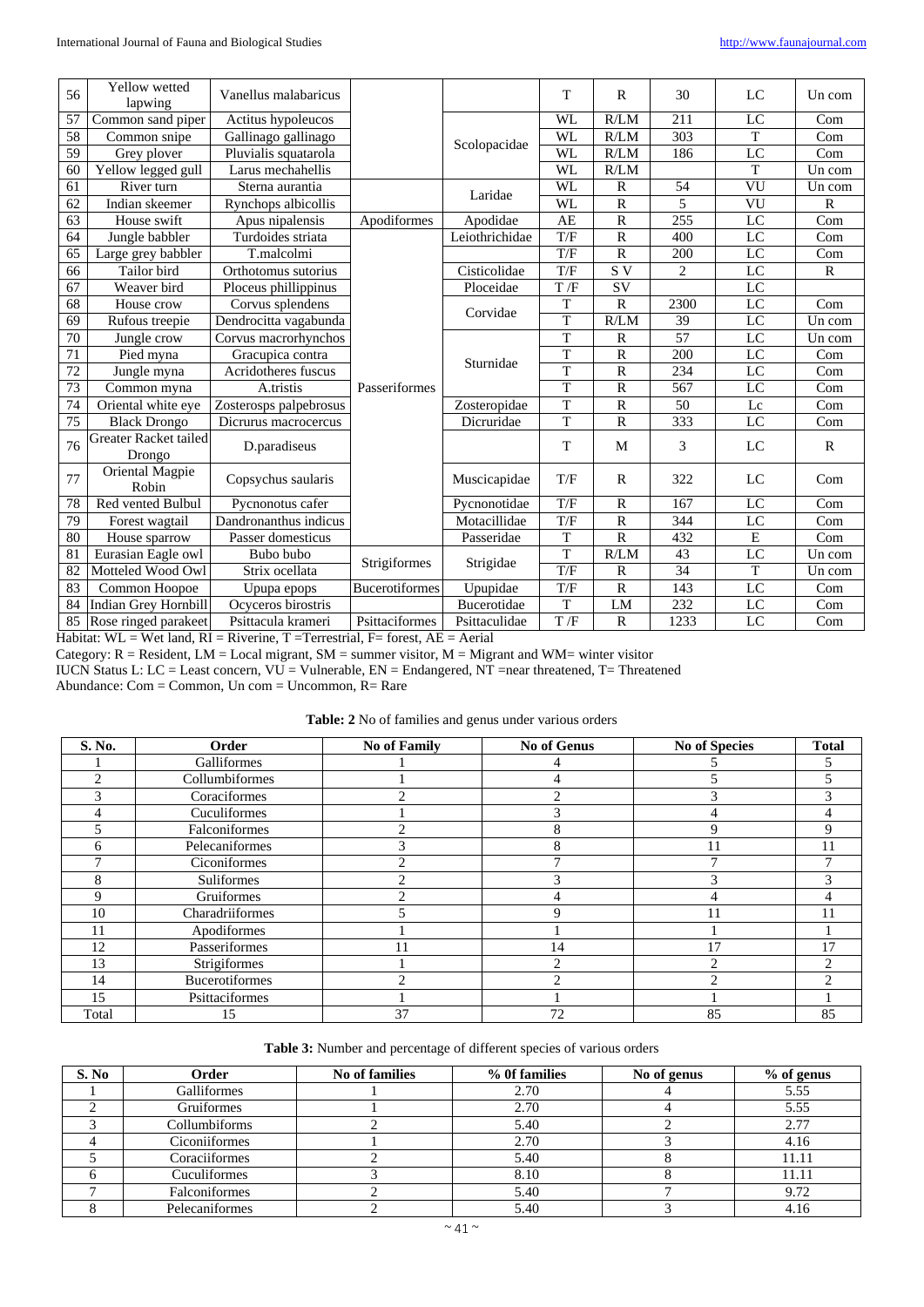|    | Suliformes            | 5.40  | 5.55        |
|----|-----------------------|-------|-------------|
| 10 | Charadriiformes       | 13.51 |             |
|    | Apodiformes           | 2.70  | 1.38        |
|    | Passeriformes         | 29.72 | 19.44       |
|    | Strigiformes          | 2.70  | רי ר<br>ر . |
|    | <b>Bucerotiformes</b> | 5.40  | ۷.          |
|    | Psittaciformes        | .70   | 1.38        |



**Fig 5:** Figure shows in Galliformes, Gruiformes etc.

| S.No           | Family           | No of species               | % of family | S.No. | Family         | No of species  | % of family |
|----------------|------------------|-----------------------------|-------------|-------|----------------|----------------|-------------|
|                | Phasianidae      |                             | 5.88        |       |                |                |             |
| $\overline{2}$ | Columbidae       | 5                           | 5.88        | 20    | Scolopacidae   | 4              | 4.70        |
| 3              | Meropidae        | 2                           | 2.35        | 21    | Laridae        | $\overline{c}$ | 2.35        |
| 4              | coracidae        |                             | 1.17        | 22    | Apodidae       |                | 1.17        |
| 5              | Cuculidae        | 4                           | 4.70        | 23    | Leiothrichidae | $\mathfrak{D}$ | 2.35        |
| 6              | Pandionidae      |                             | 1.17        | 24    | Cisticolidae   |                | 1.17        |
|                | Accipitridae     | 8                           | 9.41        | 25    | Ploceidae      |                | 1.17        |
| 8              | Ardeidae         | 8                           | 9.41        | 26    | Corvidae       | $\overline{c}$ | 2.35        |
| 9              | Pelecanidae      |                             | 1.17        | 27    | Sturnidae      | 4              | 4.70        |
| 10             | Threskionithidae | $\overline{c}$              | 2.35        | 28    | Zosteropidae   |                | 1.17        |
| 11             | Ciconiidae       | 4                           | 4.70        | 29    | Dicruridae     | $\overline{c}$ | 2.35        |
| 12             | Alcedinidae      | 3                           | 3.52        | 30    | Muscicapidae   |                | 1.17        |
| 13             | Phalacrocorcidae | $\mathcal{D}_{\mathcal{L}}$ | 2.35        | 31    | Pycnonotidae   |                | 1.17        |
| 14             | Anhingidae       |                             | 1.17        | 32    | Motacillidae   |                | 1.17        |
| 15             | Gruidae          | $\overline{c}$              | 2.35        | 33    | Passeridae     |                | 1.17        |
| 16             | Ralide           | 2                           | 2.35        | 34    | Strigidae      | $\overline{c}$ | 2.35        |
| 17             | Recurvirostridae |                             | 1.17        | 35    | Upupidae       |                | 1.17        |
| 18             | Burhinidae       |                             | 1.17        | 36    | Bucerotidae    |                | 1.17        |
| 19             | Charadriidae     | 3                           | 3.52        | 37    | Psittaculidae  |                | 1.17        |

# **Table 5:** Habitat and threats

|          | S.No. Type of habitat                                                                                                            | <b>Observed threats</b>                                                                                                                                         |  |  |  |  |
|----------|----------------------------------------------------------------------------------------------------------------------------------|-----------------------------------------------------------------------------------------------------------------------------------------------------------------|--|--|--|--|
|          | Deforestation, Poaching, electric wires, use of fertilizers and other chemicals in crops anthropogenic activities<br>Terrestrial |                                                                                                                                                                 |  |  |  |  |
| $\gamma$ | Deforestation, electric wire and telephone tower<br>Aerial                                                                       |                                                                                                                                                                 |  |  |  |  |
|          | Forest                                                                                                                           | Deforestation, mining poaching, fires                                                                                                                           |  |  |  |  |
|          | Wet land                                                                                                                         | Deforestation, Water lifting, poaching, agricultural practices use of chemicals in crop fields, fishing, polythene in<br>water bodies and sewage electric wires |  |  |  |  |
|          | River                                                                                                                            | Deforestation, Fishing, sand mining, poaching, Sewage, polythene, chemicals                                                                                     |  |  |  |  |
| 6        | Ponds                                                                                                                            | Deforestation, Mining, water lifting, fishing, use chemicals, polythene, chemicals sewage                                                                       |  |  |  |  |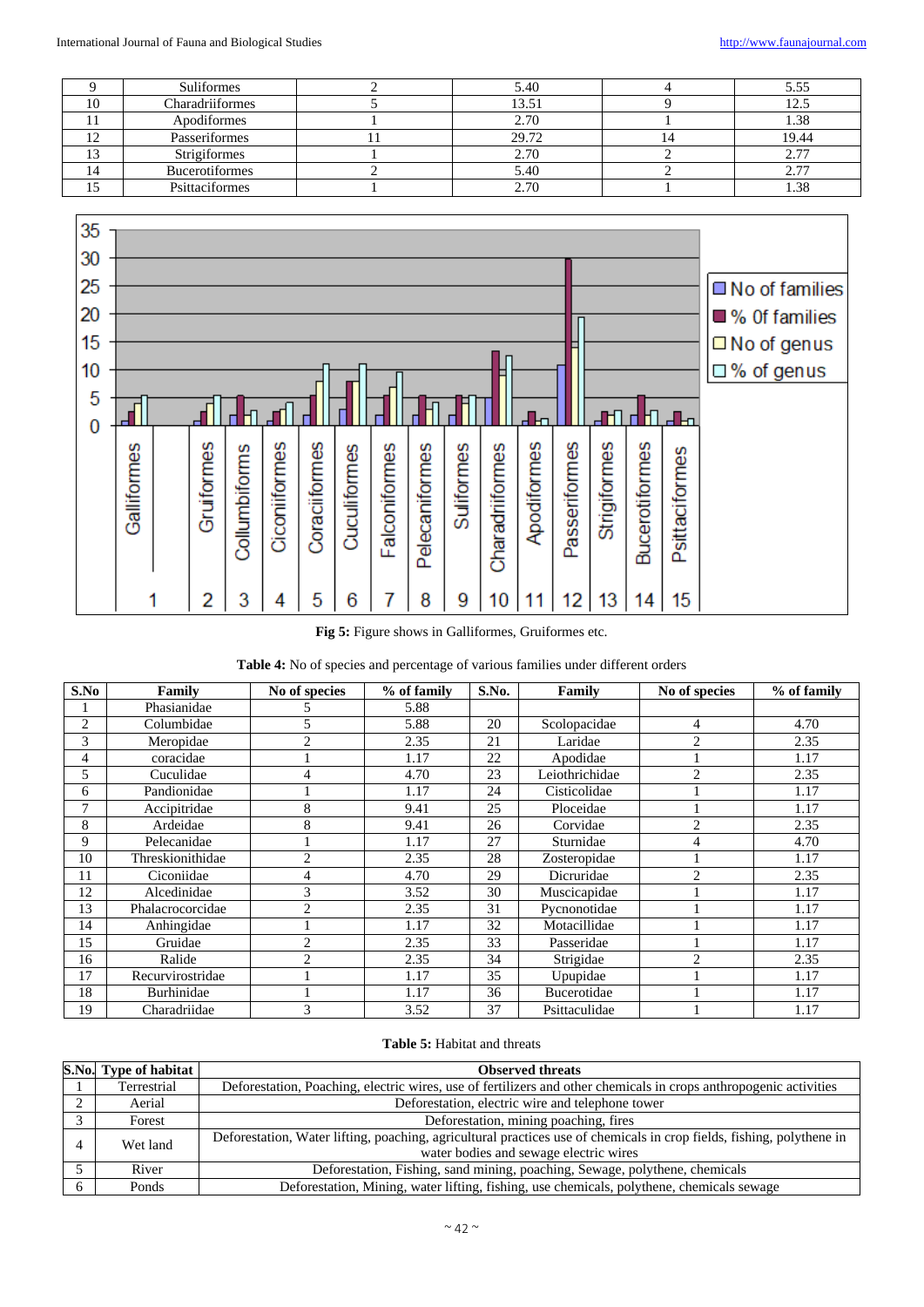

**Abundance Fig 6:** common =62.52%, un common 28.25%, rare 8.25%



**Habitat Fig 7:** T=30.58%, WL=38.82%, T/RI=4.70%, T/F=21.17%, T/AE=4.70%





**Fig 8:** R=69.41%, LM=24.70%, SV=4.70%, M=1.17%, WV=0%



# **Discussion**

The similar study was various researchers, a total 97 bird species were recorded and belonging to 78 genera, 41 families and over 20 orders were noticed. Of these 97 bird species in Dabarusinghi reservoir [1] {The stautus and distribution of

chambal river was studied by C.P Singh *et al*. [2] where as 124 bird species belonging to the 52 families were recorded across Anantapuramu dt. Accipitridaewas found to be the most dominant family consisting of 16 species in the study area [3]. Rubina and Ganesh studied on Avifaunal diversity status in lakes of Dharwad, Karnataka State<sup>[4]</sup>. The water bodies supports a rich biodiversity with a

The study revealed presence of 311 species, belonging to 18 Orders and 70 families in different habitats in and around KVNP and MFR. Out of these 311 species, 10 species [5] Wetlands directly and indirectly support of birds by providing ecological services [6]. Presently human and manmadeanthropogenic activities cause alterations of wetlands. Changes in wetland. Arish *et al*. studied wetland ecosystem. During the study of shivaji prabhaker chaavan study 105 species belongs to 14 Orders and 40 Families were recorded in winter season, year 2018, out of that the distribution and characteristics was 64 (60.9%) migratory, 41 (39.0%) Resident, 04 (3.8%) Near Threatened, 6 (5.17%) Abundant, 36 (34.2%) Occsional, 43 (40.9%) Common, 20 (19.0%) Rare. Winter migratory species were 16 (15.2%). Maximum number was of different duck species (Ansariformes) with species diversity 14 (14.3%). Winter season is population and diversity rich period fish and algae form major food for birds. black necked stork thet is Nt species incounter thrice in survey domicile crane observe only once in chambal survey taylor bird ony sighted once in forest area.in frest of chambal nregion found many hanging nest of weaver birds.

The highest species diversity was observed during the wet period. months of November December and also in Monsoon period The large group of wetland birds consists mainly of cormorants Darters opinbills painted storks, sarus crane, moorhens eagrets, black necked storks, lapwings pond herons, water hens black and white ibis sand pipper kingfishers etc whlile in terrestrial habitats main birds were webler, Indian peafowl, Coucal, Paroot pigeon doves hope pheasants hoopoe mynas etc. The population of anadidae is highest in migrant.

## **Conclusion**

New small water bodies of kaswa Bakewar, Ajitmal Ekdil, road and canal side Chambal and Yamuna, Sanger river plays a vital role in the annual cycle of the non-migratory birds and serves breeding, feeding, moving, mating grounds for several resident species. Birds either resident or migratory according to their occurrence, frequency and population they have been assigned various categories. Order Passeriformes was more dominant in the total population. Status of birds was classified as Resident species, Local migratory (Resident of India) and winter and Summer visitors (International) which are found in the study area only certain period. River Chambal is good abode for many species but specially birds. Indian national bird peacock were found to be searching new habitat around human habitat due to disturbance of natural habitat due to deforestation. Population of passer domesticus is higher in forest than villages.

#### **Acknowledgement**

The authors team is highly thankful to the Principal and general secretary of Janta Maha Vidyalaya Ajitmal Auraiya for permitting to us for this study. We are also highly grateful to Mr. S.B, Mishra (retired depuity forest ranger from NCS) for their rigorous support for field survey. The authors would like to thanks my colleague Sachin Jain who support me for